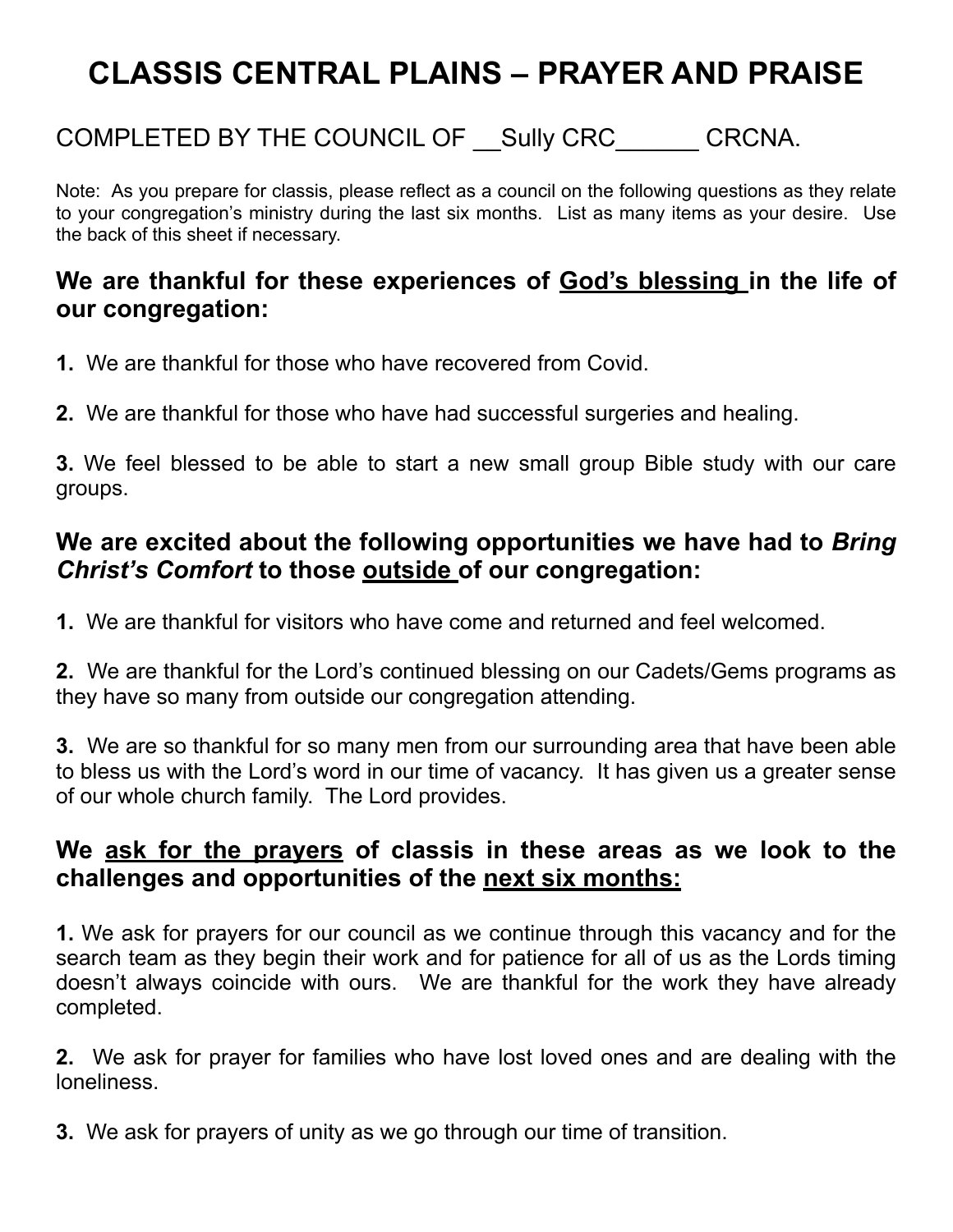### COMPLETED BY THE COUNCIL OF Calvary Pella CRCNA.

Note: As you prepare for classis, please reflect as a council on the following questions as they relate to your congregation's ministry during the last six months. List as many items as your desire. Use the back of this sheet if necessary.

**We are thankful for these experiences of God's blessing in the life of our congregation:**

- **1. Our members faithfully contributed to our budget in 2021**
- **2. Another transition in church leadership with Council in 2022**

**3. Excellent staff, including 3 pastors and specifically custodian and treasurer (Arvin and Judy Kelderman) on staff for 40 years**

**We are excited about the following opportunities we have had to** *Bring Christ's Comfort* **to those outside of our congregation:**

**1. The possibility of sponsoring an Afghan refugee family.**

**2. The Evangelism team is starting "Free Laundry Night" at the local laundromat.**

**3. Faithful support for mission, locally, nationally, and globally**

- **1. Planned partial retirement of Pastor Sheldon in June**
- **2. Challenges our denomination is facing**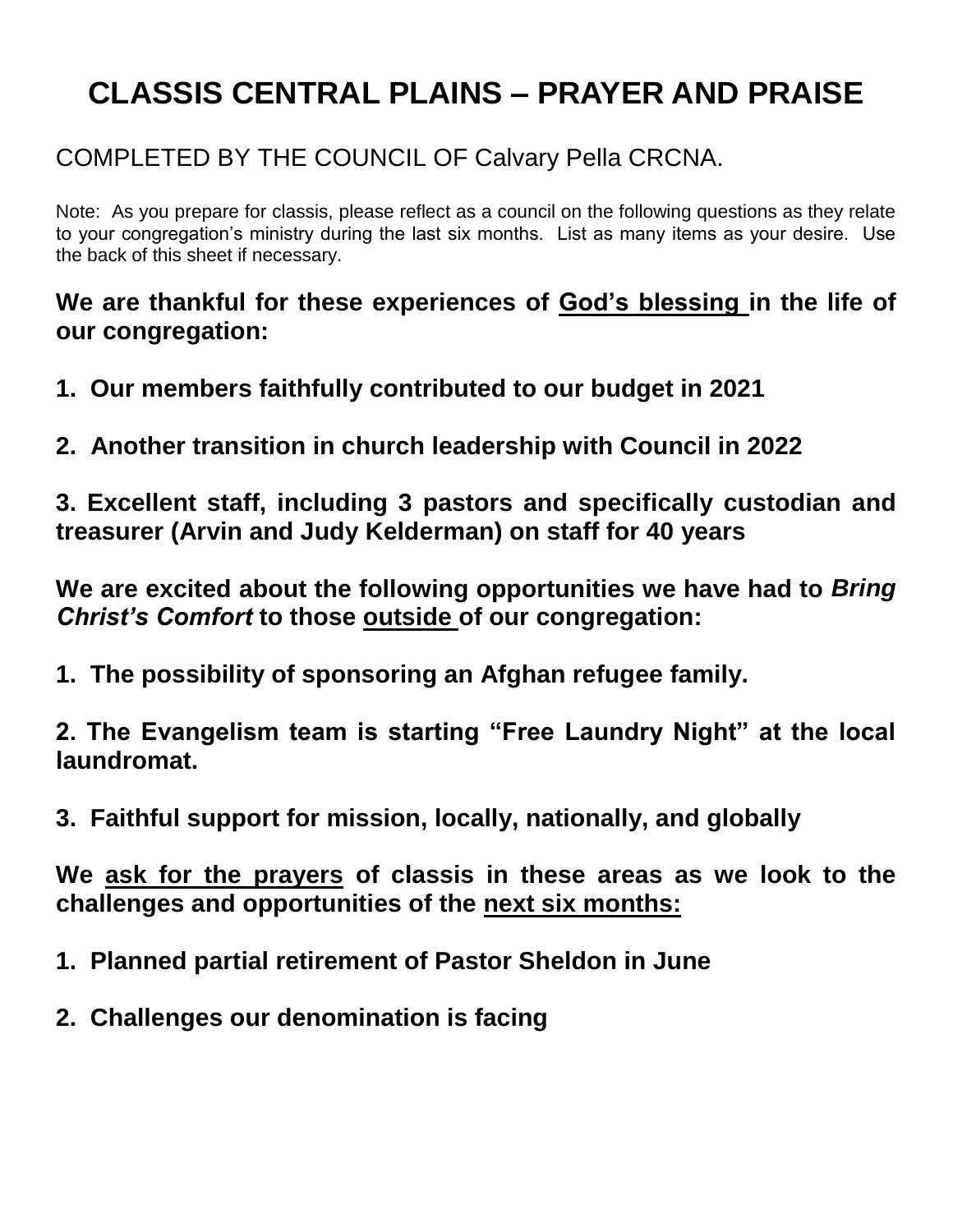#### COMPLETED BY THE COUNCIL OF Cornerstone Church CRCNA.

Note: As you prepare for classis, please reflect as a council on the following questions as they relate to your congregation's ministry during the last six months. List as many items as your desire. Use the back of this sheet if necessary.

#### **We are thankful for these experiences of God's blessing in the life of our congregation:**

- 1. Opening of our new facility at 1020 East Oskaloosa St.
- 2. Relaunch of a high school and post-high school youth group.
- 3. Professions of faith by eight high school youth.

#### **We are excited about the following opportunities we have had to** *Bring Christ's Comfort* **to those outside of our congregation:**

- 1. Candlelight service for the community.
- 2. Hosting a showing of the "Chosen" Christmas movie for the community.
- 3. Food drive for the Pella food shelf.

- 1. Outreach to the community, especially those not involved with a church.
- 2. Youth group
- 3. Spiritual and relational growth in the new season of Life Groups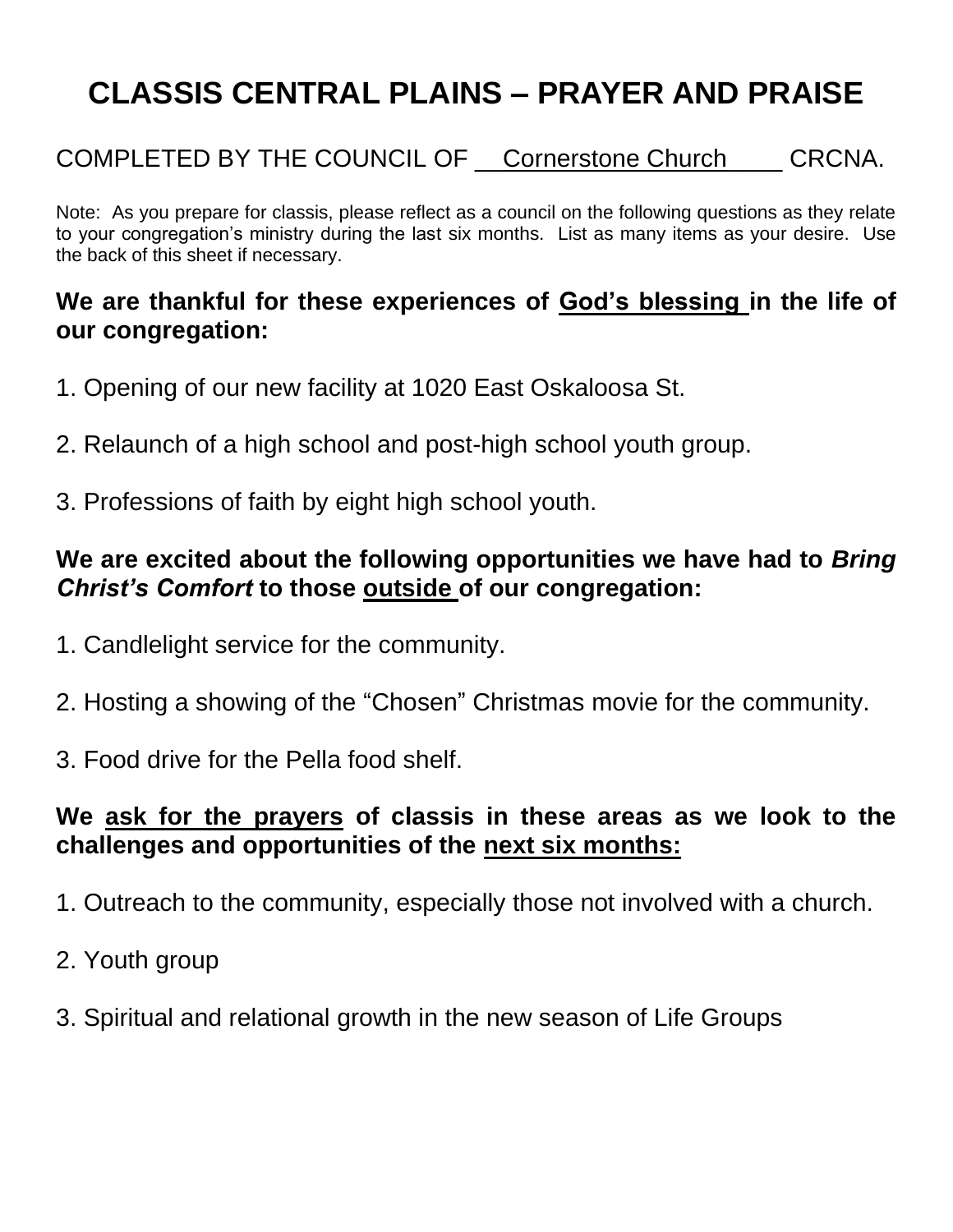### COMPLETED BY THE COUNCIL OF Bethel CRCNA.

Note: As you prepare for classis, please reflect as a council on the following questions as they relate to your congregation's ministry during the last six months. List as many items as your desire. Use the back of this sheet if necessary.

#### **We are thankful for these experiences of God's blessing in the life of our congregation:**

- 1. Baptism of covenant children
- 2. Welcoming new members
- 3. Freedom to worship as a body

### **We are excited about the following opportunities we have had to** *Bring Christ's Comfort* **to those outside of our congregation:**

- 1. Livestreaming of our service
- 2. Broadcasting our sermons on local radio
- 3. Vacation Bible School ministry

- 1. Vacation Bible School ministry
- 2. Discipleship
- 3. Prayers for members with health issues and loss of loved ones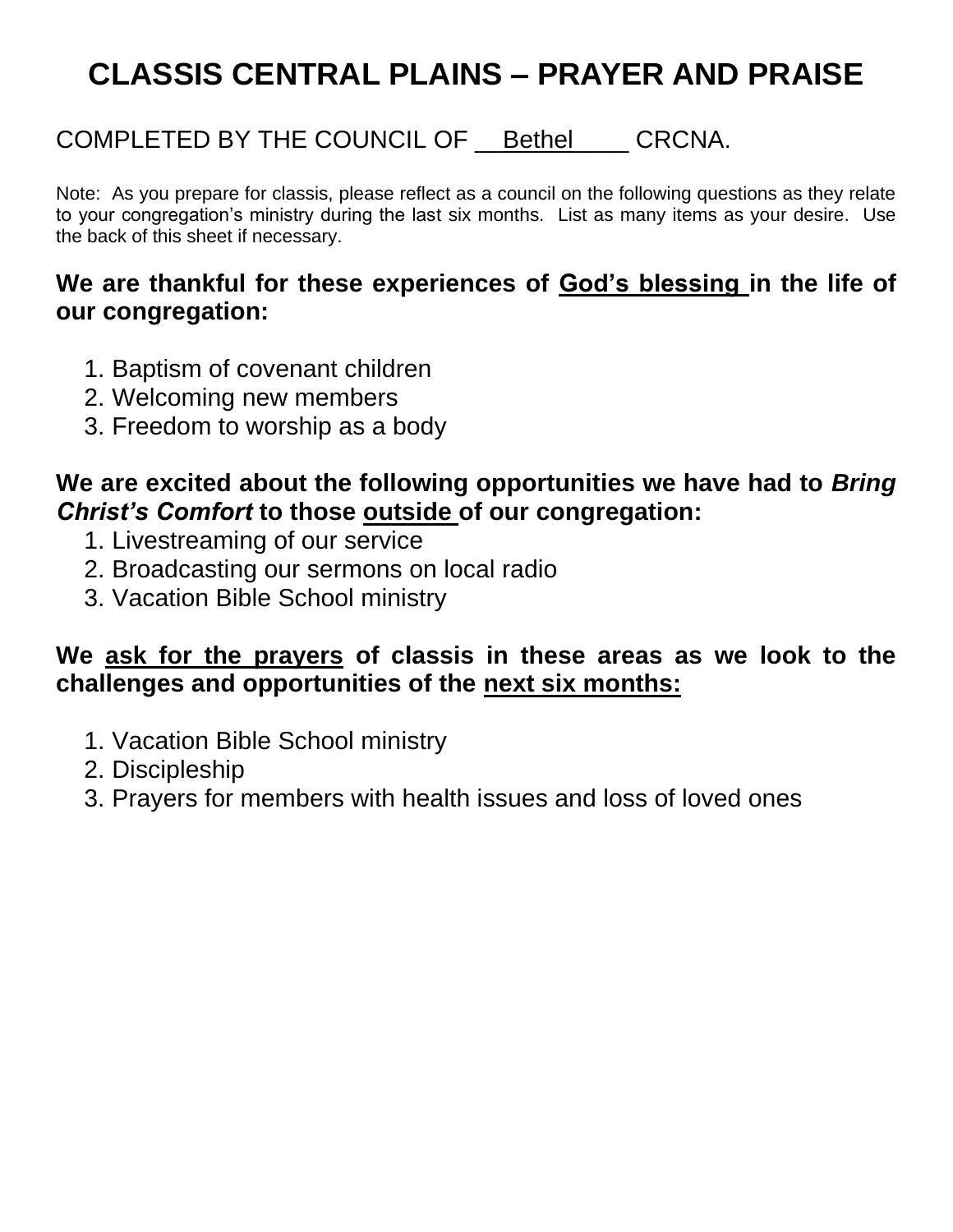COMPLETED BY THE COUNCIL OF \_\_\_Peoria\_\_\_\_\_\_\_\_\_\_\_\_\_ CRCNA.

Note: As you prepare for classis, please reflect as a council on the following questions as they relate to your congregation's ministry during the last six months. List as many items as your desire. Use the back of this sheet if necessary.

#### **We are thankful for these experiences of God's blessing in the life of our congregation:**

**1. We celebrate the birth of several children.**

**2.**

**3.**

**We are excited about the following opportunities we have had to** *Bring Christ's Comfort* **to those outside of our congregation:**

**1. We rejoice in a successful Summer Bible School**

**2.**

**3.**

**We ask for the prayers of classis in these areas as we look to the challenges and opportunities of the next six months:**

**1. Ephesians 4:1-6 As a prisoner for the Lord, then, I urge you to live a life worthy of the calling you have received. <sup>2</sup>Be completely humble and gentle; be patient, bearing with one another in love. <sup>3</sup>Make every effort to keep the unity of the Spirit through the bond of peace. <sup>4</sup>There is one body and one Spirit— just as you were called to one hope when you were called— <sup>5</sup>one Lord, one faith, one baptism; <sup>6</sup>one God and Father of all, who is over all and through all and in all.**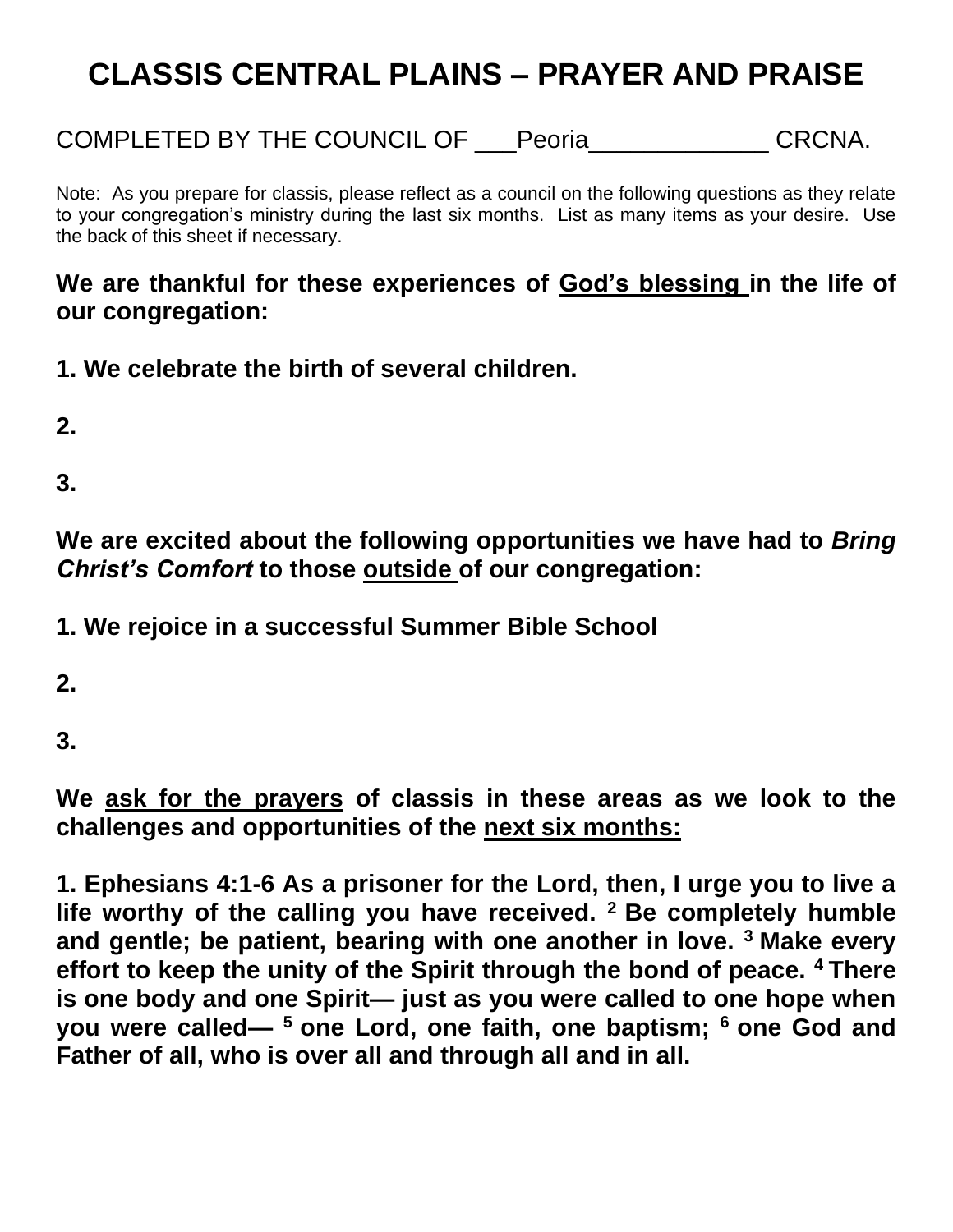### COMPLETED BY THE COUNCIL OF Crossroads Fellowship CRCNA.

Note: As you prepare for classis, please reflect as a council on the following questions as they relate to your congregation's ministry during the last six months. List as many items as your desire. Use the back of this sheet if necessary.

#### **We are thankful for these experiences of God's blessing in the life of our congregation:**

- **1. Strong Financial Support**
- **2. Membership growth**
- **3. Spirit of unity**

**We are excited about the following opportunities we have had to** *Bring Christ's Comfort* **to those outside of our congregation:**

- **1. Youth Group Outreach**
- **2. Liberian Ministry**
- **3.**

**We ask for the prayers of classis in these areas as we look to the challenges and opportunities of the next six months:**

- **1. Long term planning**
- **2. Health and well being of our congregation**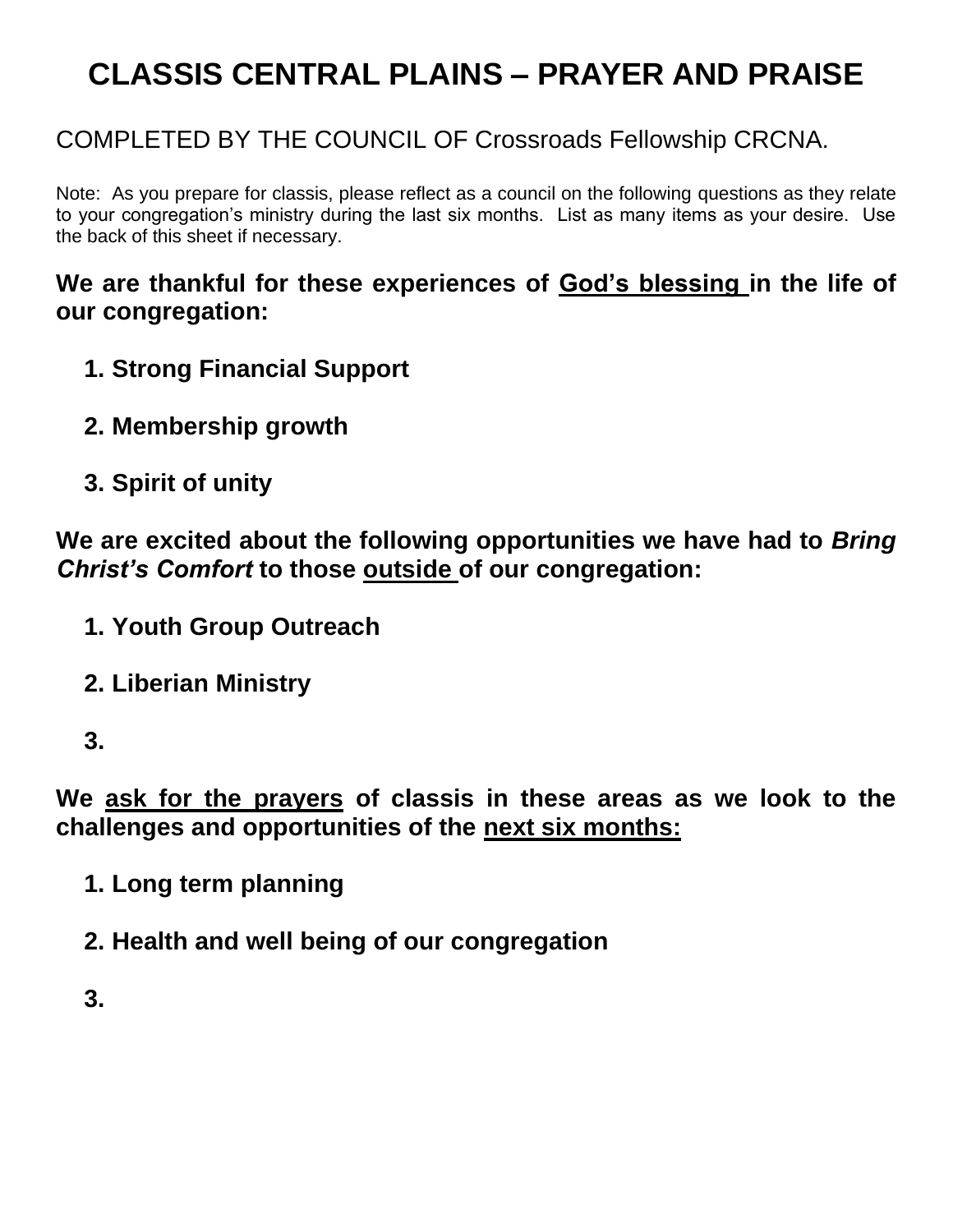### COMPLETED BY THE COUNCIL OF Trinity- St Louis CRCNA.

Note: As you prepare for classis, please reflect as a council on the following questions as they relate to your congregation's ministry during the last six months. List as many items as your desire. Use the back of this sheet if necessary.

#### **We are thankful for these experiences of God's blessing in the life of our congregation:**

- **1.** New membership class starting February 2**0**
- **2.** In-person attendance including Sunday School Classes (all ages)

**3.** Council introduced new Mission and Vision statements including a sermon series which started January 1. Plans are in process for a congregation retreat this spring to focus on the next 10 to 15 years in Maryland Heights.

### **We are excited about the following opportunities we have had to** *Bring Christ's Comfort* **to those outside of our congregation:**

**1.** Trinity hosted our 1<sup>st</sup> annual First Responders Dinner (to thank them for their service) which was attended by 30 firefighters and paramedics from our community**.** 

### **We ask for the prayers of classis in these areas as we look to the challenges and opportunities of the next six months:**

**1.** That the Lord would continue to use His church to bring light and hope in the St Louis community.

**2.**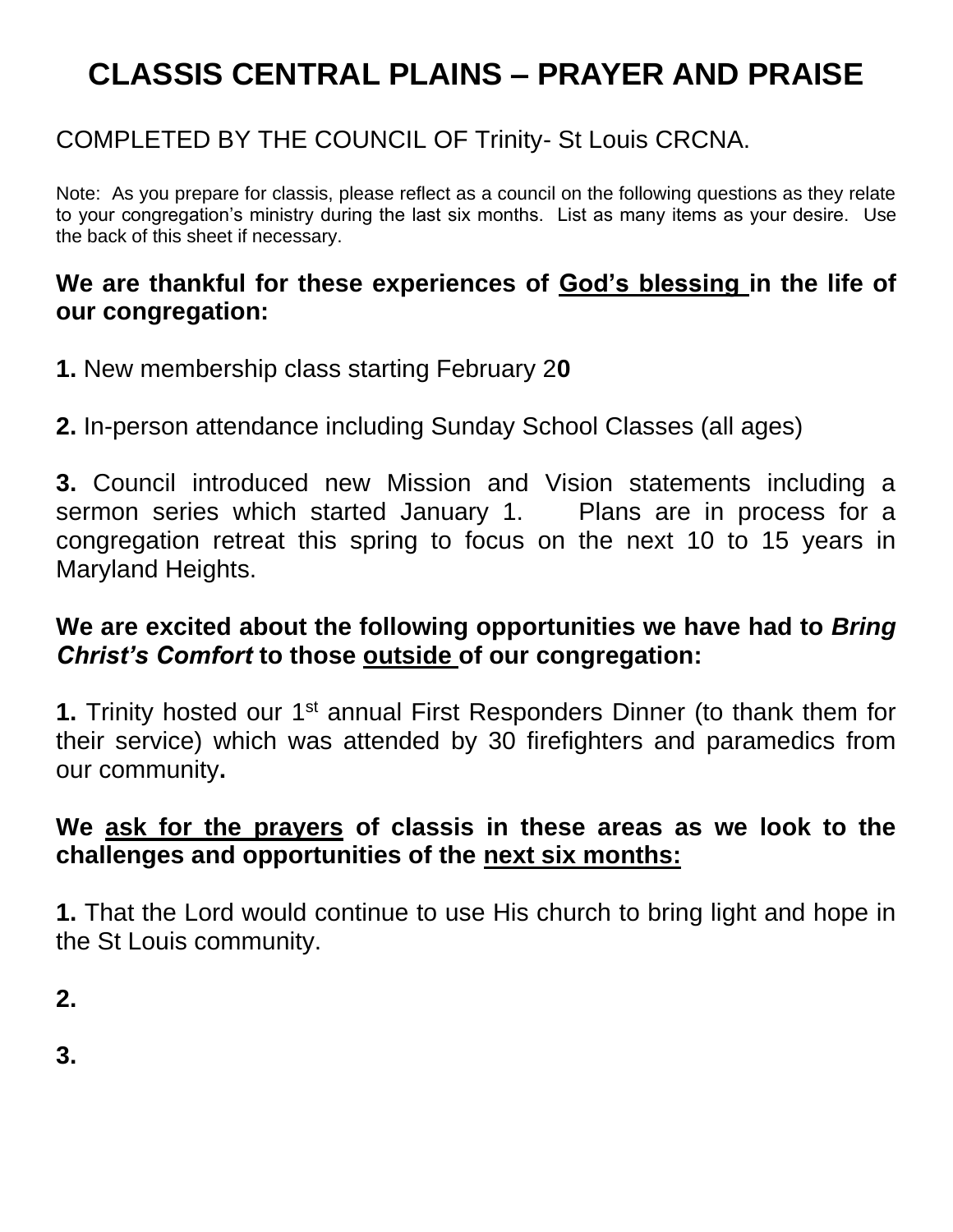### COMPLETED BY THE COUNCIL OF First Oskaloosa CRCNA.

Note: As you prepare for classis, please reflect as a council on the following questions as they relate to your congregation's ministry during the last six months. List as many items as your desire. Use the back of this sheet if necessary.

**We are thankful for these experiences of God's blessing in the life of our congregation:**

- **1. Welcoming a new associate pastor, Erik Kamp.**
- **2. Growth in our youth ministries**
- **3. Stability of in-person worship despite Covid**

**We are excited about the following opportunities we have had to** *Bring Christ's Comfort* **to those outside of our congregation:**

- **1. Many connection points with our congregation and the Love INC. ministry in Mahaska County. In the past year, Love INC has opened a new thrift store and our congregation volunteered in the hundreds if not thousands of hours.**
- **2. Mission Mahaska (volunteer group within First CRC) doing service projects in again in Oskaloosa after a pandemic pause.**

- **1. Seeking greater community outreach**
- 2. **Upcoming mission trip with the Youth Group.**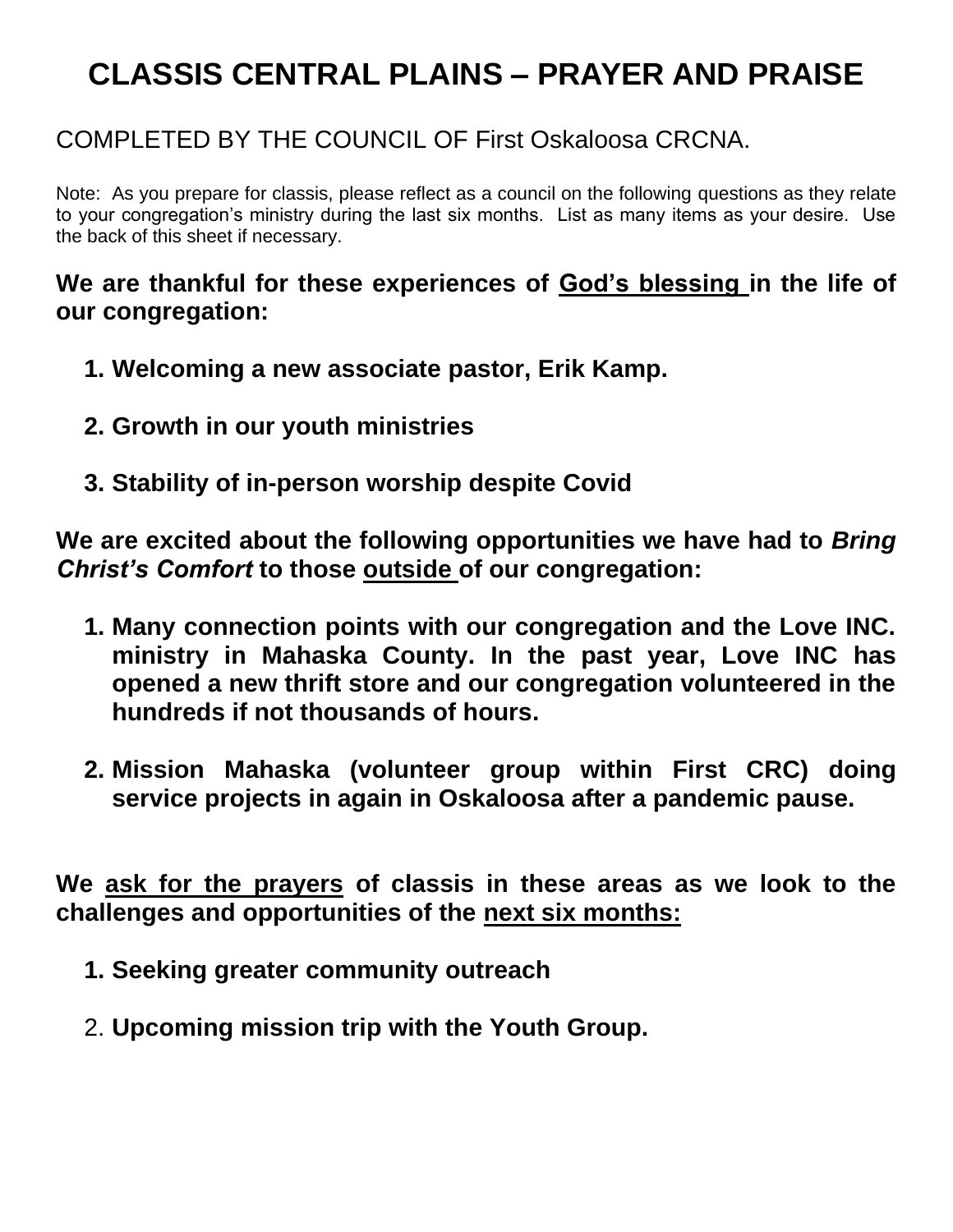## **Classis Central Plains – Prayer and Praise**

### COMPLETED BY THE COUNCIL OF **Newton** CRC.

Note: As you prepare for classis, please reflect as a council on the following questions as they relate to your congregation's ministry during the last six months. List as many items as your desire. Use the back of this sheet if necessary.

#### **We are thankful for these experiences of God's blessing in the life of our congregation:**

- 1. We have been blessed with new members and regular attenders.
- 2. We are blessed to have an ordained minister in our congregation to fill in when Pastor Aaron is away.
- 3. We are thankful to be meeting and ministering again on a regular schedule.
- 4. We are thankful that our fellowship time after the service is filling up again.

#### **We are excited about the following opportunities we have had to** *Bring Christ's Comfort* **to those outside of our congregation:**

- 1. We have been serving meals at Discover Hope Ministries in Newton.
- 2. We have ministered to, and made connections with, many in our community through our Blessing Box and our Caring Cabinet.
- 3. We filled and delivered many shoeboxes in conjunction with Operation Christmas Child, and our church was a drop-off location.

- 1. Please pray for God's guidance as we evaluate areas of ministry, both inside and outside the church.
- 2. Please pray for wisdom and grace as we continue to minister to our shut-ins and help them feel a part of the church.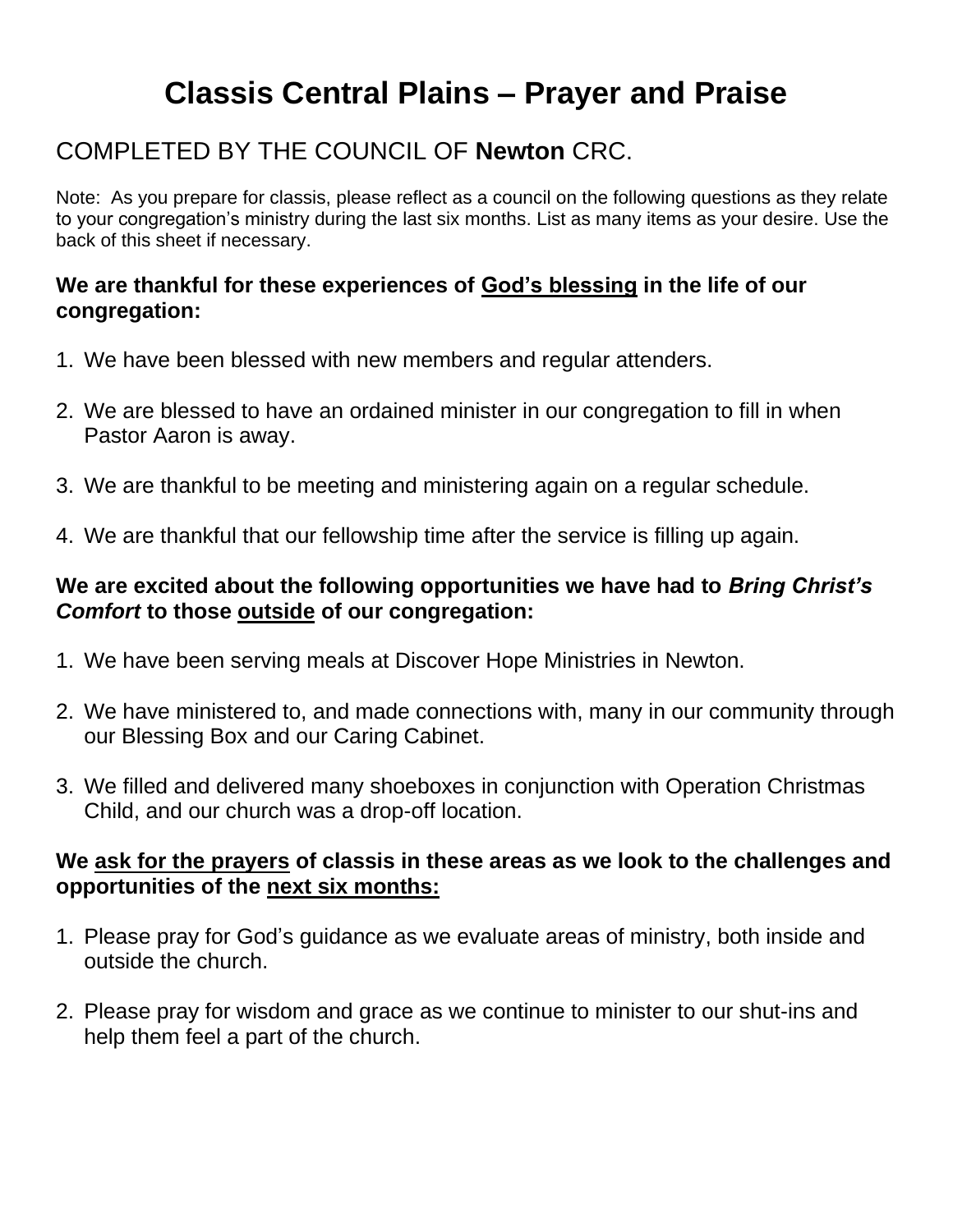### COMPLETED BY THE COUNCIL OF Prairie City CRCNA.

Note: As you prepare for classis, please reflect as a council on the following questions as they relate to your congregation's ministry during the last six months. List as many items as your desire. Use the back of this sheet if necessary.

#### **We are thankful for these experiences of God's blessing in the life of our congregation:**

- 1. Worship grant awarded and the concert and worship seminar by Jonas Woods
- 2. Return to in-person worship services
- 3. Series on spiritual gifts
- 4. Implementation of the "verse of the week" and activities to use it through the week
- 5. Programs for kids staring back up.

#### **We are excited about the following opportunities we have had to** *Bring Christ's Comfort* **to those outside of our congregation:**

- 1. Harvest Auction raised almost \$10,000 for missions
- 2. Giving "care bags" to Clearview for Christmas
- 3. Taking a collection for food for the PCM food bank at Christmas
- 4. Increase awareness of the ministry "My Brother's Keepers".

- 1. College students going on mission trips
- 2. Keep everyone safe/healthy from COVID
- 3. Human sexuality issues
- 4. CREW and Coffee break starting up again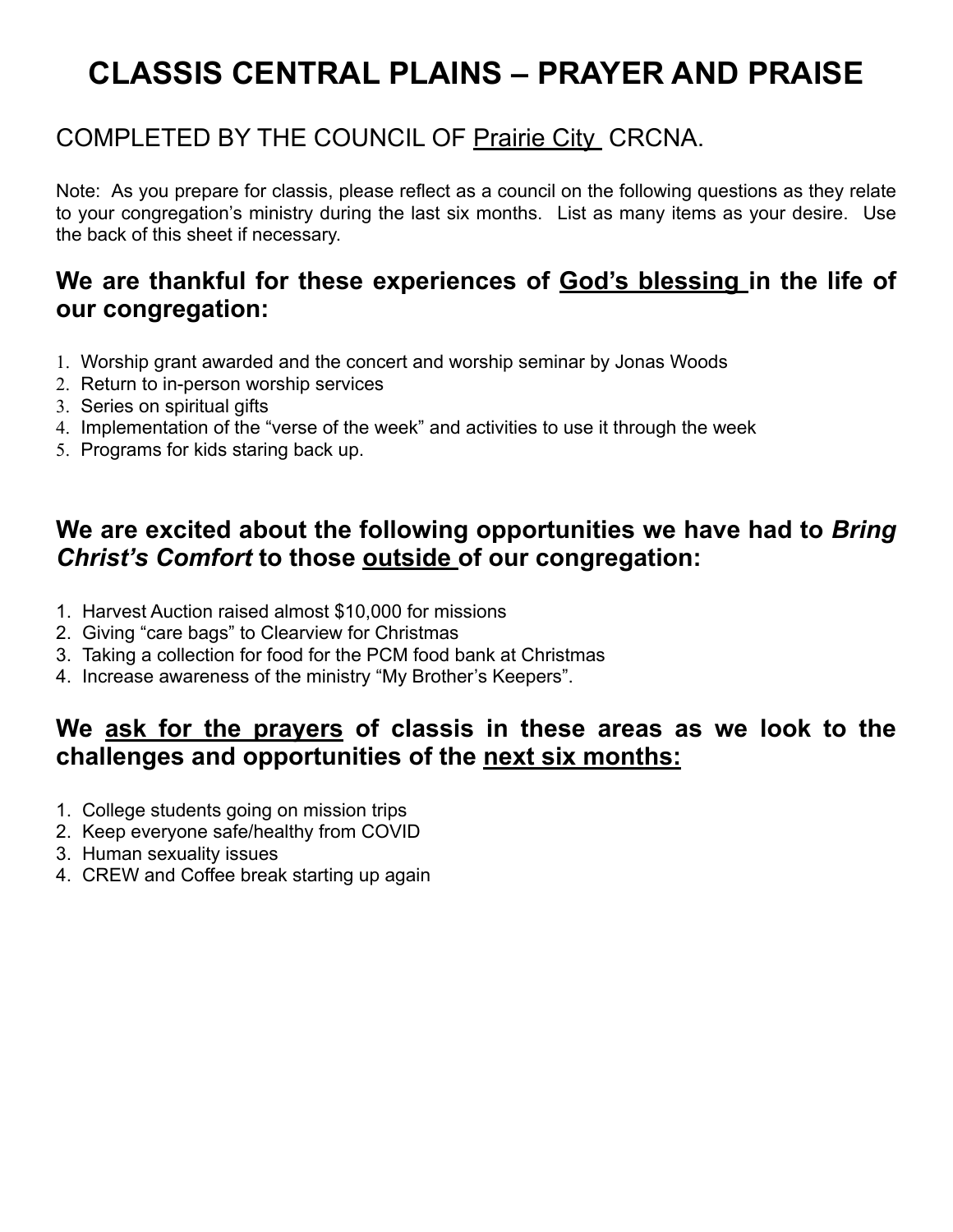COMPLETED BY THE COUNCIL OF \_\_\_\_Faith CRC Pella\_\_\_\_\_ CRCNA.

Note: As you prepare for classis, please reflect as a council on the following questions as they relate to your congregation's ministry during the last six months. List as many items as your desire. Use the back of this sheet if necessary.

**We are thankful for these experiences of God's blessing in the life of our congregation:**

- **1. New Pastor – Brian Ochsner**
- **2. Elevate Program – Inter-generational mentoring starting in 7th grade**
- **3. Re-energized youth and education programs**
- **4. Servant hearted volunteers for the many programs our church offers**

**We are excited about the following opportunities we have had to** *Bring Christ's Comfort* **to those outside of our congregation:**

- **1. Kids Hope Program mentoring at local elementary school**
- **2. Coffee Break, Friendship Bible Hour Programs**
- **3. Our Youth Group attracts many students from outside our congregation**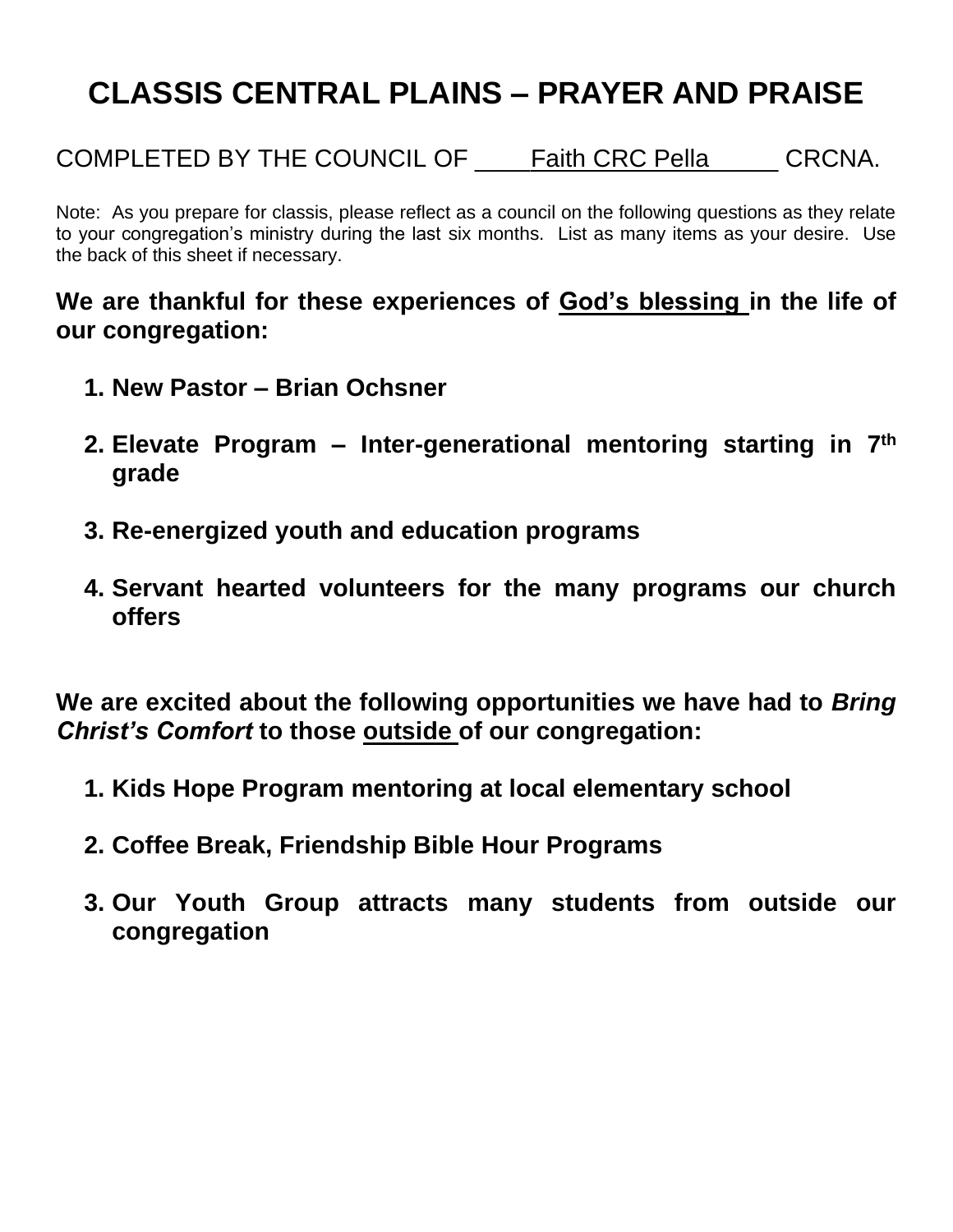- **1. New Small Groups starting for a 7 week (full congregational) study – new groups with Council members leading groups**
- **2. Wisdom for direction for facility upgrades to our current church building**
- **3. Community outreach opportunities, we feel like we are geographically blessed in our neighborhood, and we pray for ideas and direction for possible outreach.**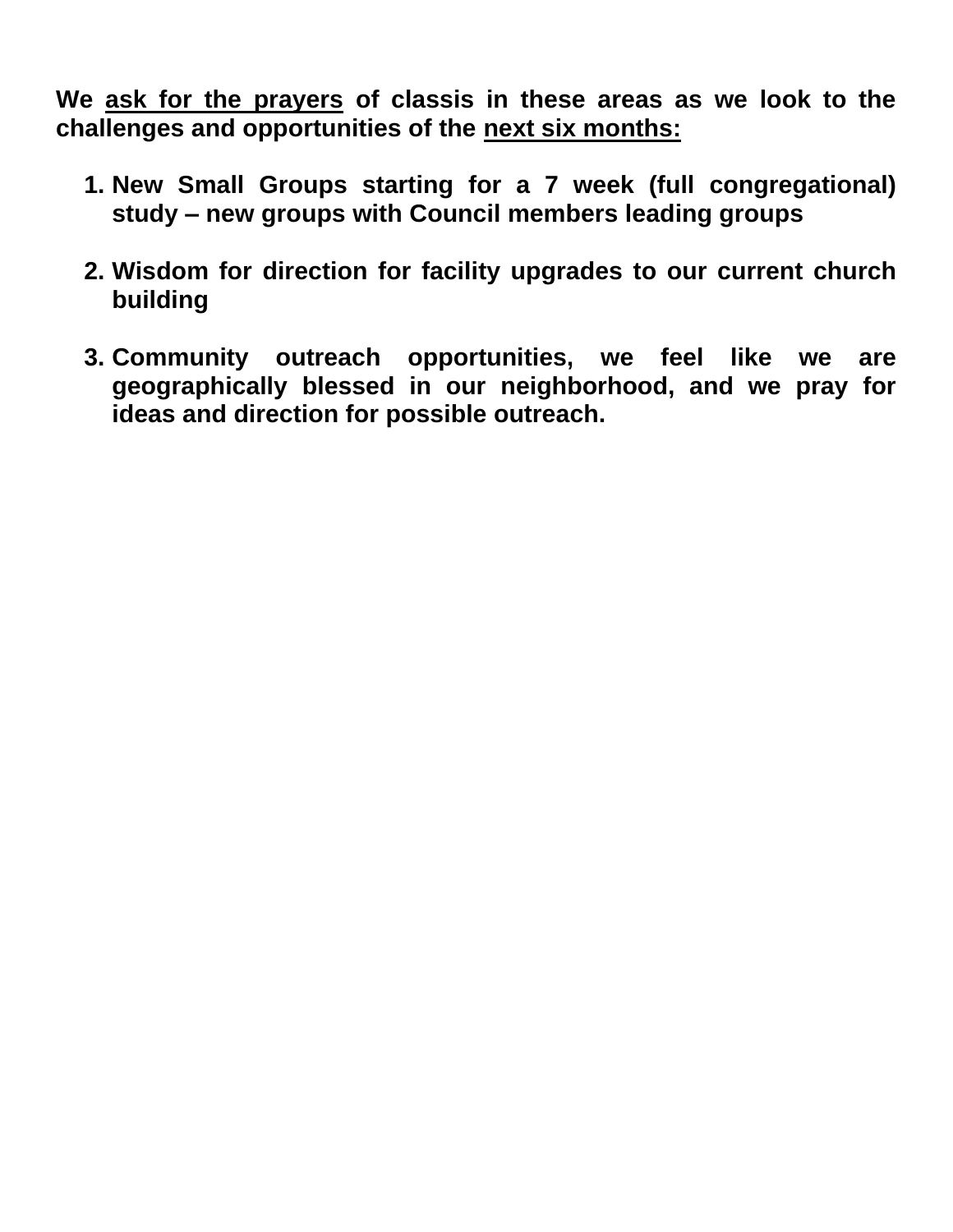### COMPLETED BY THE COUNCIL OF LEIGHTON CRCNA.

Note: As you prepare for classis, please reflect as a council on the following questions as they relate to your congregation's ministry during the last six months. List as many items as your desire. Use the back of this sheet if necessary.

#### **We are thankful for these experiences of God's blessing in the life of our congregation:**

**1.** Faithful church attendance, the welcoming of a new family into the membership of the church, and peace and harmony in the church so that we are enjoying a time of "coffee" fellowship around tables every Sunday morning and a light dinner and fellowship at 5:30 every Sunday evening served by weekly willing volunteers prior to the apologetics class.

2. The faithful support, encouragement, participation, volunteering, and financial giving of the congregation.

3. The faithful preaching of the Word of God and pastoring of the congregation.

### **We are excited about the following opportunities we have had to** *Bring Christ's Comfort* **to those outside of our congregation:**

1. The weekly well attended Sunday evening Apologetics of Genesis Class serving the congregation as well as several home-school families and interested couples in the area.

2. The support of Christian schools.

3. Along with the congregations of Peoria and Tracy, we are contributing to the financial and material needs of 40 orphans in The Siem Reap Children of Promise Orphanage in Siem Reap, Cambodia so they may become selfsustaining in the future.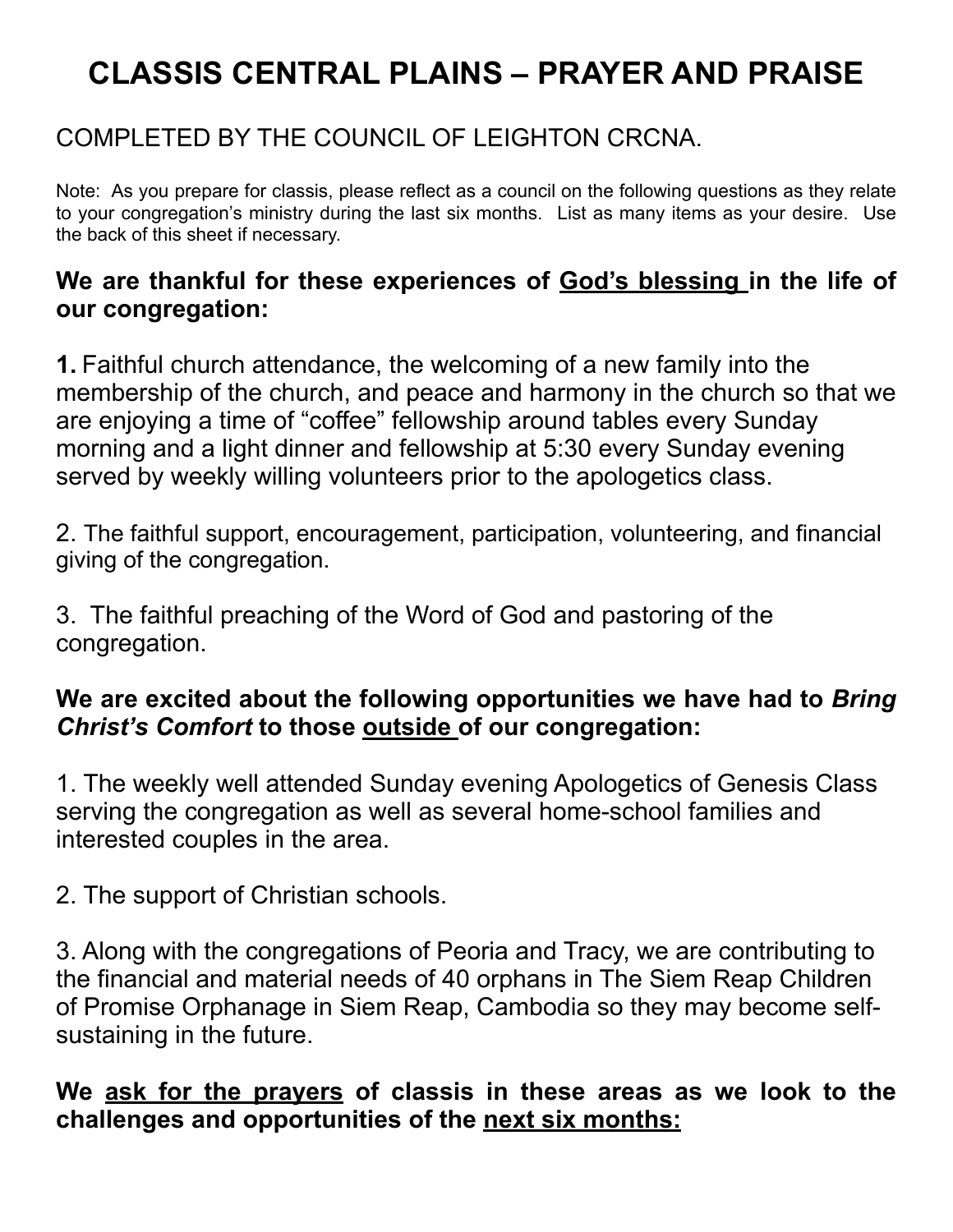1. The creation of a website for the church.

2. That we have the awareness, vision and means to continue to serve needy families, individuals, and children in the environs of the church.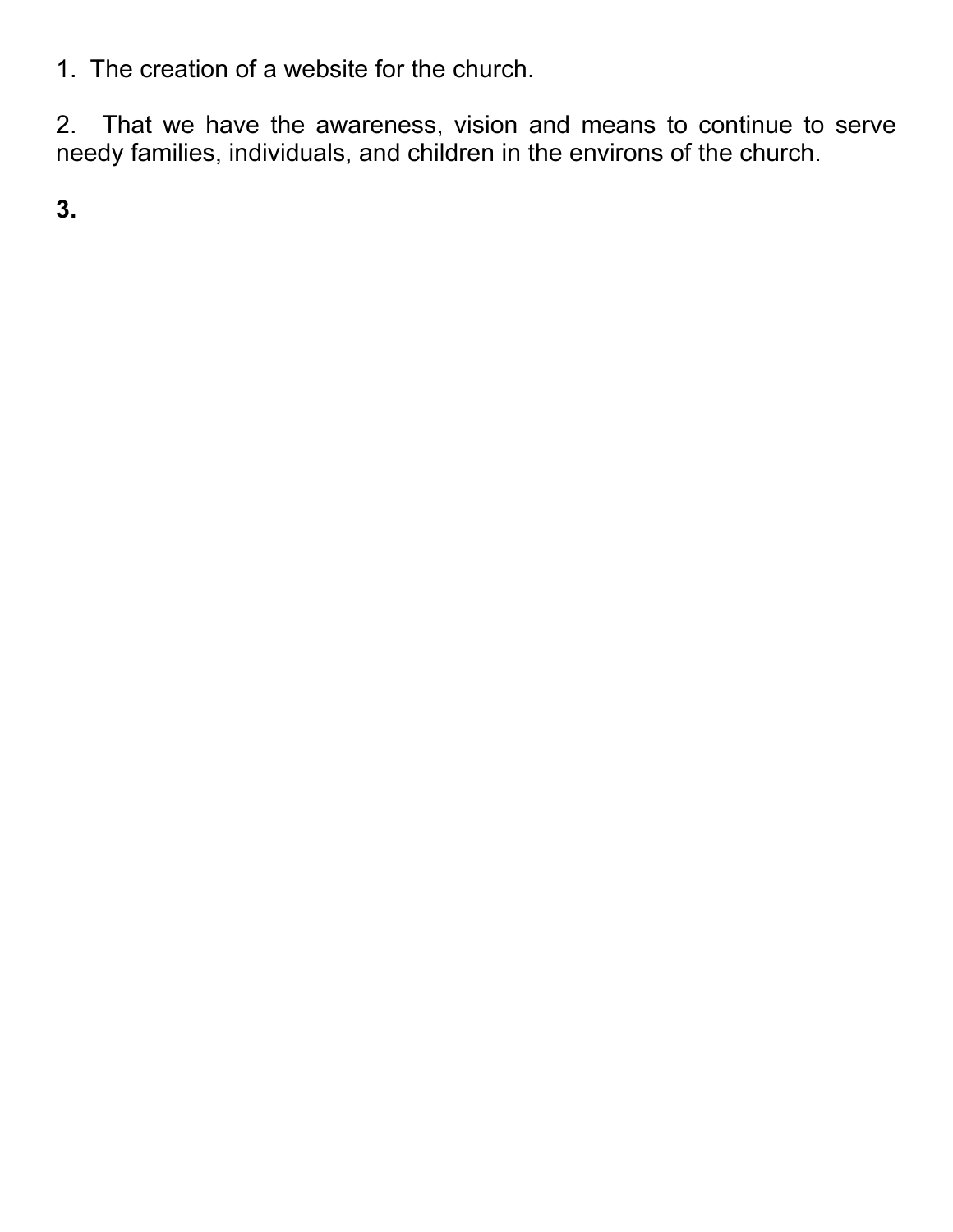### COMPLETED BY THE COUNCIL OF TRACY CRCNA.

Note: As you prepare for classis, please reflect as a council on the following questions as they relate to your congregation's ministry during the last six months. List as many items as your desire. Use the back of this sheet if necessary.

**We are thankful for these experiences of God's blessing in the life of our congregation:** 

**1. Faithful church attendance and peace and harmony in the church so that we are enjoying "pot-providence" noon dinners monthly on the fourth Sunday.** 

**2. The abundance of leadership in the church.** 

**3. The faithful support, encouragement, participation, and financial giving of the congregation.** 

**We are excited about the following opportunities we have had to** *Bring Christ's Comfort* **to those outside of our congregation:** 

**1. Talented, gifted, willing, and faithful leaders in the GEMS and Cadet programs of the church in serving unchurched boys and girls within the environs of the church.** 

**2. Along with the congregations of Peoria and Leighton, we are contributing to the financial and material needs of 40 orphans in The Siem Reap Children of Promise Orphanage in Siem Reap, Cambodia so they may become self-sustaining in the future.** 

**3. Our online worship services are being viewed locally as well as in Korea, Nepal, and Cambodia.** 

**We ask for the prayers of classis in these areas as we look to the challenges and opportunities of the next six months:** 

**1. For the few families and individuals who have not returned after covid to have a desire to join us in worship again.**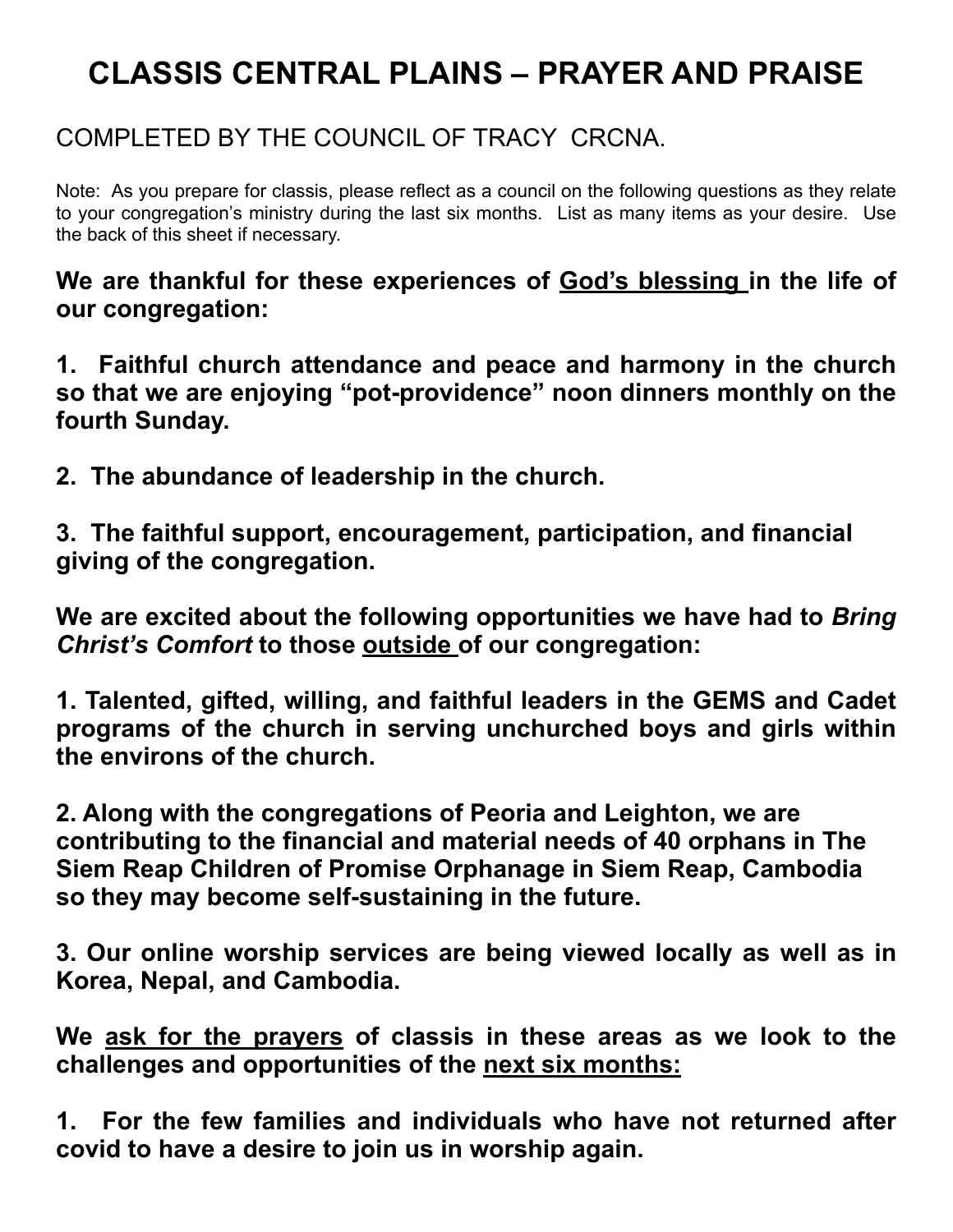**2. We have the awareness, vision and means to continue to serve needy families and children in the environs of the church.**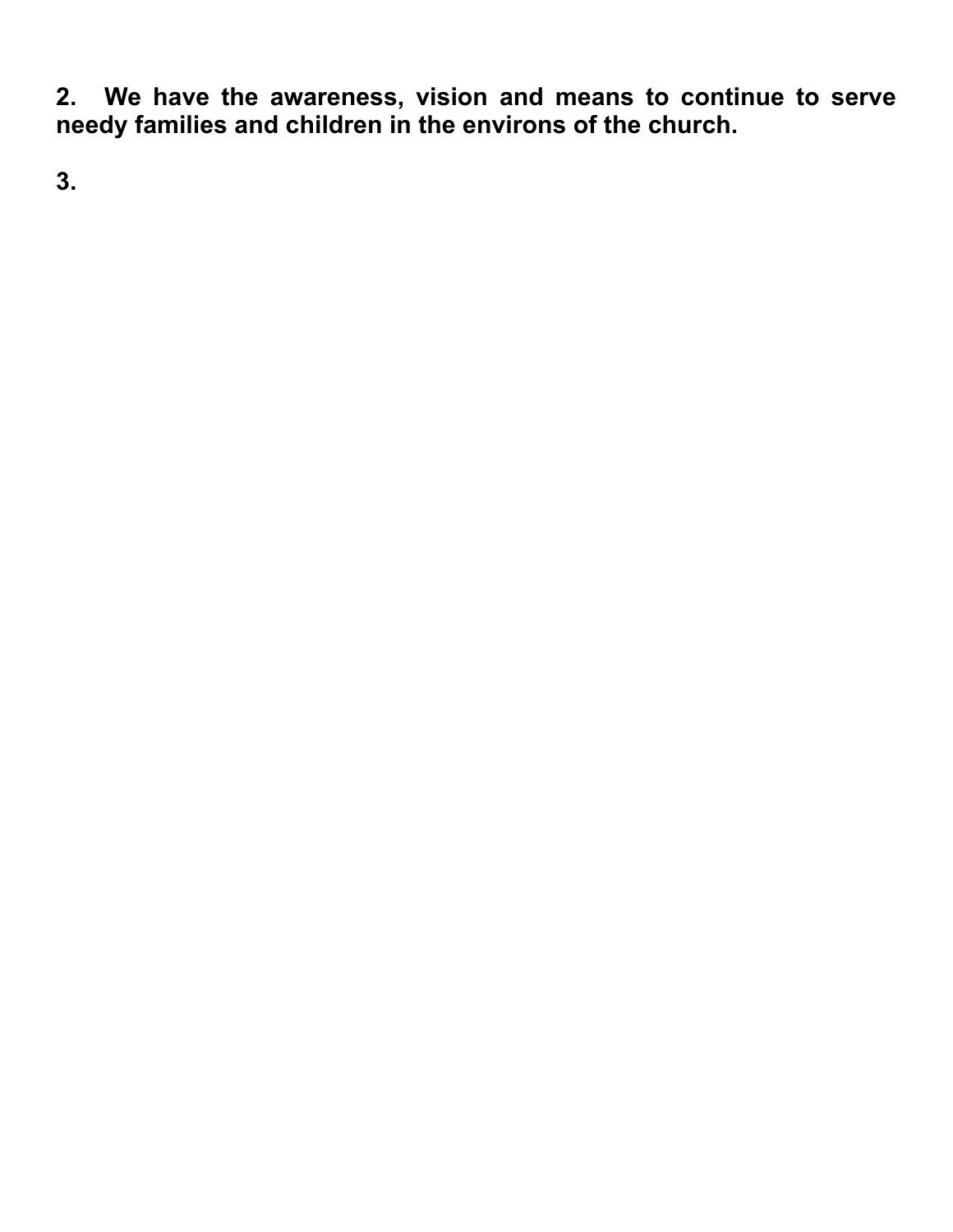### COMPLETED BY THE COUNCIL OF New Life Prison Church CRCNA.

Note: As you prepare for classis, please reflect as a council on the following questions as they relate to your congregation's ministry during the last six months. List as many items as your desire. Use the back of this sheet if necessary.

**We are thankful for these experiences of God's blessing in the life of our congregation:**

**1. We praise God for the new contacts we have been able to make with returning citizens (men getting out of prison).**

**2. We give thanks that we could send out over 20 devotional books to bless returning citizens.**

**3. We give praise for the GIVING and strong finish to 2021.**

**We are excited about the following opportunities we have had to** *Bring Christ's Comfort* **to those outside of our congregation:**

**1. New Life Church was able to comfort 3 families that lost loved ones in recent months.**

**2. Pastor Rick was able to officiate one of the funerals for a returning citizen's significant other.**

**3. May God grant encouragement for us and the inmates. We pray that the prison will reopen and that COVID-19 cases will go down soon.**